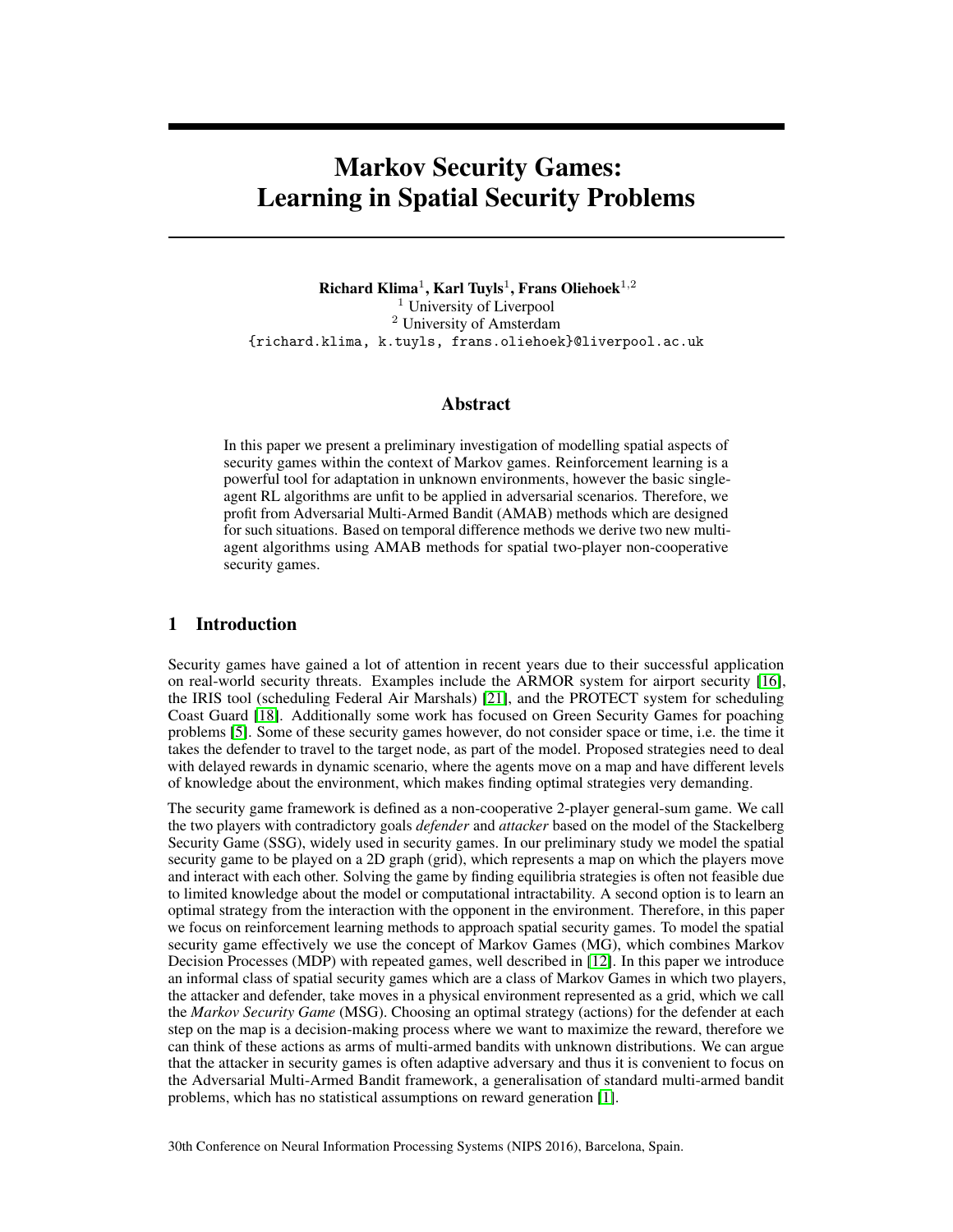Q-learning has been shown to perform well in a single agent setting, and there have been many efforts to extend this Bellman style reinforcement learning techniques to multi-agent settings [\[22\]](#page-7-1). Such approaches have been very successful in zero-sum repeated games, or team repeated games, but less successful in general-sum stochastic games [\[19\]](#page-6-5). We present a new approach to using reinforcement learning methods in combination with multi-armed bandit problem techniques to address Markov Games more effectively, applied to the security domain.

The paper is organised as follows: firstly we discuss related work in Section [2,](#page-1-0) after which we introduce the Spatial (Markov) Security Game model and define some of the key concepts in Section [3.](#page-2-0) In Section [4](#page-3-0) we present two new algorithms and in Section [5](#page-4-0) we evaluate both algorithms in the security domain. Finally, we conclude our work and point out several directions for future work.

# <span id="page-1-0"></span>2 Related work

We base our work on two areas: (i) temporal difference learning methods and (ii) adversarial multi-armed bandit methods. One of the fundamental temporal difference learning algorithms - Qlearning was presented by Watkins in 1989 [\[24\]](#page-7-2), where he described a significant connection between reinforcement learning and Markov Decision Processes (MDP). Learning with delayed rewards appears in many real world problems where the reward is not immediately known. This is also the case in spatial security games where the movement on the map delays the reward which is obtained in time of apprehending the attacker or reaching the target node. Another temporal-difference algorithm is SARSA (state-action-reward-state-action) presented in [\[17\]](#page-6-6). SARSA is on-policy meaning we use the policy for the Q-value update. A standard framework of MDP assumes a single adaptive agent who operates in a stationary environment defined by a probabilistic transition function. Therefore any other agents in the environment must be thought of as part of the environment from the single agent point of view. Consequently, for multi-agent systems we need to come up with more sophisticated algorithms.

There have been several works presenting new algorithms based on Q-learning for multi-agent systems. Littman, 1994 [\[12\]](#page-6-3) proposed minimax-Q, which substitutes the *max* operator in standard Q-learning update by the *minimax* operator as known in game theory, which can be solved by linear programming. The minimax strategy is the optimal strategy for non-cooperative zero-sum game. This algorithm has some weaknesses; (i) the necessity of using linear programming in each step demands high computational complexity, (ii) many domains (e.g. security games) require general-sum (nonzero-sum) assumption on rewards, therefore this algorithm cannot be safely used in such areas. In [\[7\]](#page-6-7) the authors present the Nash Q-learning algorithm for general-sum stochastic games which is an intuitive next step from the minimax-Q algorithm, moving from zero-sum to general-sum games. As the name of the algorithm suggests the concept of Nash equilibrium (NE) is used, which is a baseline solution concept in general-sum games. NE is used in the update function of Q-learning replacing the *max* operator. Only in case of both players selecting the same NE the proposed algorithm is proven to converge. Nevertheless this algorithm faces the selection problem of NE (non-uniqueness property of NE), where in case of existence of multiple NE the algorithm might not converge. One of the proposed solutions to tackle the selection NE problem is using correlated equilibrium, however, that is not possible against an adversarial opponent (e.g. security games). Another intuitive step from using the Nash equilibrium concept in the Q-learning algorithm is to use the concept of Strong Stackelberg Equilibrium (SSG) as known in Stackelberg Games and has recently been widely used in Stackelberg Security Games [\[8\]](#page-6-8). Q-learning combined with SSG was presented in [\[10\]](#page-6-9), where the authors discuss the asymmetric learning model with *leader* and *follower* as known in Stackelberg games. By using Stackelberg equilibrium they overcome the selection problem of Nash equilibrium because the Stackelberg equilibrium is unique and thus guarantees stronger convergence properties. The asymmetric learning model is a relaxation of the symmetric model discussed above. However in their model both agents need to accept their roles as leader and follower and keep a copy of the opponent's Q function, which is computationally demanding. In [\[14\]](#page-6-10) the authors present and compare two strategies - *Bully* and *Godfather* which are based on Stackelberg leader and follower concepts. They compare combinations of these strategies played against each other in some well-known games. There has been more work that takes similar approaches, in which the authors modify Nash Qlearning by using the Stackelberg equilibrium concept [\[11\]](#page-6-11). In particular, an algorithm is proposed that chooses between Nash and Stackelberg equilibria based on dominance. Another approach is the friend-or-foe Q-learning (FFQ) algorithm presented in [\[13\]](#page-6-12). In case of coordination or adversarial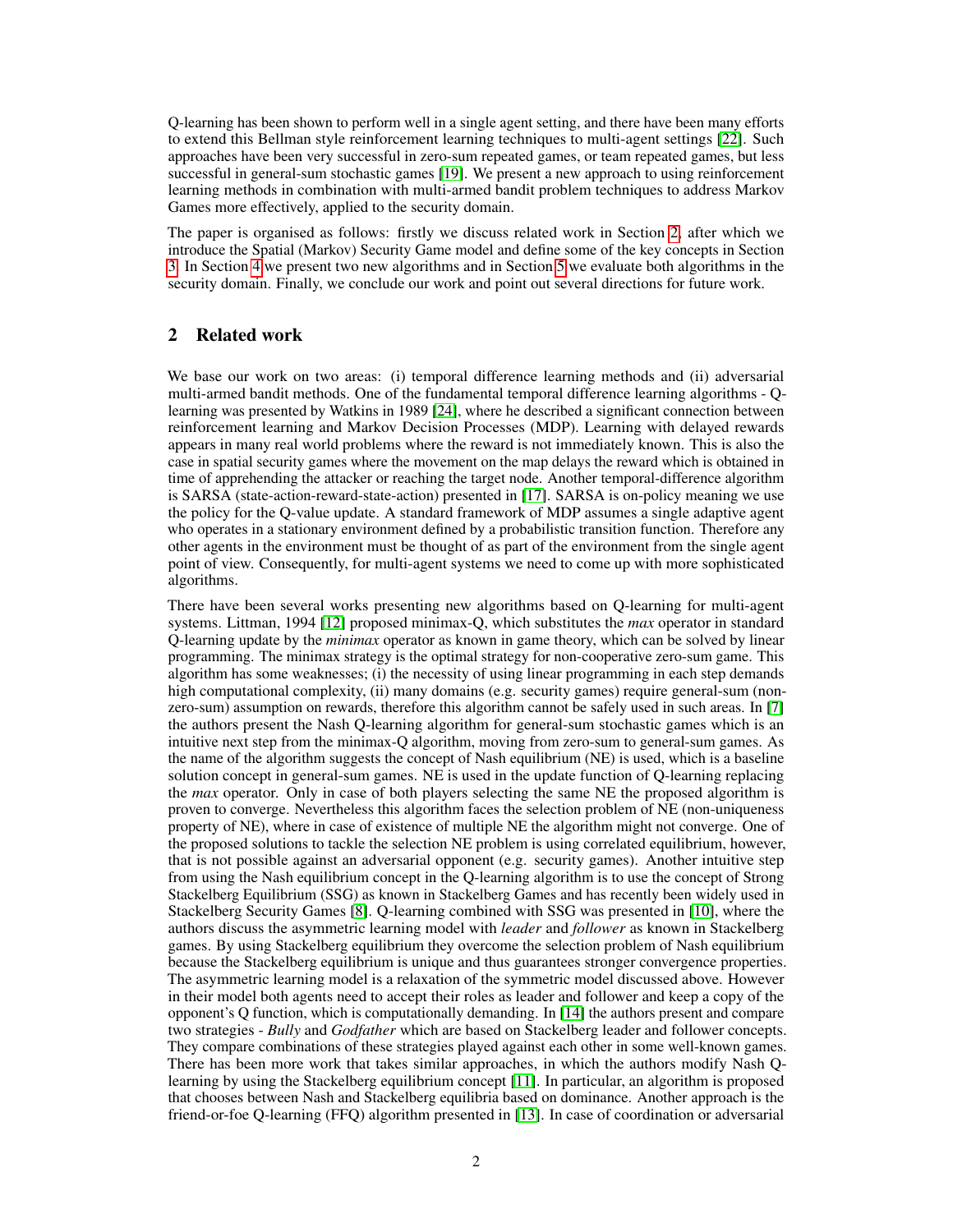equilibria FFQ converges to Nash equilibrium. The algorithm requires additional information before the game starts about the relation of the players; in case of 'friend' the algorithm uses a method for cooperative learning and in case of 'foe' the algorithm uses zero-sum learning method. Thus, in cooperative setting the algorithm uses classic max update for Q-values and in adversarial setting the algorithm uses minimax update for Q-values. In security games we face the general-sum property, thus this algorithm cannot be used effectively here. An important temporal-difference style algorithm was presented in [\[23\]](#page-7-3) called Expected SARSA, based on standard on-policy SARSA. The proposed algorithm reduces the increase in variance compared to standard SARSA. Expected SARSA bases its Q-value update on used-policy expected value  $E\{Q(s_{t+1}, a_{t+1})\}$  rather than on  $Q(s_{t+1}, a_{t+1})$ . This new update rule seems promising in the domain of spatial security games where the policy is a mixed strategy over possible actions, thus the expected value update better reflects the goodness of the state.

In this paper we discuss the use of Adversarial Multi-Armed Bandit (AMAB) methods for temporal difference learning in Markov stochastic games. The AMAB framework was used for learning in some security games, e.g. Border Patrol [\[9\]](#page-6-13).

Another efficient family of methods deployed to Security Games using random sampling is based on Monte Carlo Tree Search [\[15\]](#page-6-14). In [\[3\]](#page-6-15) the authors use Monte Carlo Tree Search in Markov Games using Multi-Armed Bandit algorithms for the selection policy. However, in this paper we focus on temporal difference methods, which are better suitable for learning the strategy online.

## <span id="page-2-0"></span>3 Spatial Security Game model

The standard security game model is based on concept of Stackelberg game, deriving Stackelberg Security Games [\[8\]](#page-6-8). The main difference to normal form games is a distinction between the players; *leader* (defender) moves first and *follower* (attacker) observes defender strategy (to some extent; in our model the follower knows only about previously visited nodes by the leader) and acts upon that. The Spatial (Markov) Security Game (MSG) is a game model consisting of a grid game which represents a map on which 2 non-cooperative players act. We propose a realistic 2D model which captures the basic scenario of several security domains and propose effective defender strategy against adaptive adversary. Each node on the map (see Figure [1\)](#page-5-0) is a state  $s$ , defined by its coordinates and each edge is an action  $\alpha$  (up, down, left or right) from each node following the MDP framework notations. We test and compare several methods based on temporal difference (TD) methods and adversarial multi-armed bandit methods. For the opponent we assume intelligent adversarial attacker based on fictitious play.

## 3.1 Markov games

Markov Games (MG) generalize Markov decision processes and repeated games. MG is a stochastic game model with multiple agents moving in environment defined by states, actions and rewards obtained in each state. The concept of Markov games is described in [\[25\]](#page-7-4) chapter 14.3.1. A Markov Game is defined as a tuple  $(n, S, A_{1,...,n}, R_{1,...,n}, T)$  where n is number of agents in the system, S is a finite set of system states,  $A_k$  is the action set of agent k,  $R_k : S \times A_1 \times ... \times A_n \times S \to \mathbb{R}$  is the reward function of agent k and  $T : S \times A_1 \times ... \times A_n \times S \to \mu(S)$  is the transition function.

#### 3.2 Temporal difference methods

A standard temporal difference off-policy learning method is Q-learning presented in [\[24\]](#page-7-2). We follow the description from [\[20\]](#page-7-5).

<span id="page-2-1"></span>
$$
Q(S_t, A_t) \leftarrow Q(S_t, A_t) + \alpha [R_{t+1} + \gamma \max_a Q(S_{t+1}, a) - Q(S_t, A_t)] \tag{1}
$$

This function directly approximate the optimal action-value function which is independent to the followed policy (e.g.  $\epsilon$ -greedy).

A modification of standard on-policy SARSA was proposed in [\[23\]](#page-7-3) called Expected SARSA, where the Q-value update function is defined:

$$
Q(s_t, a_t) \leftarrow Q(s_t, a_t) + \alpha[r_{t+1} + \gamma V(s_{t+1}) - Q(s_t, a_t)] \tag{2}
$$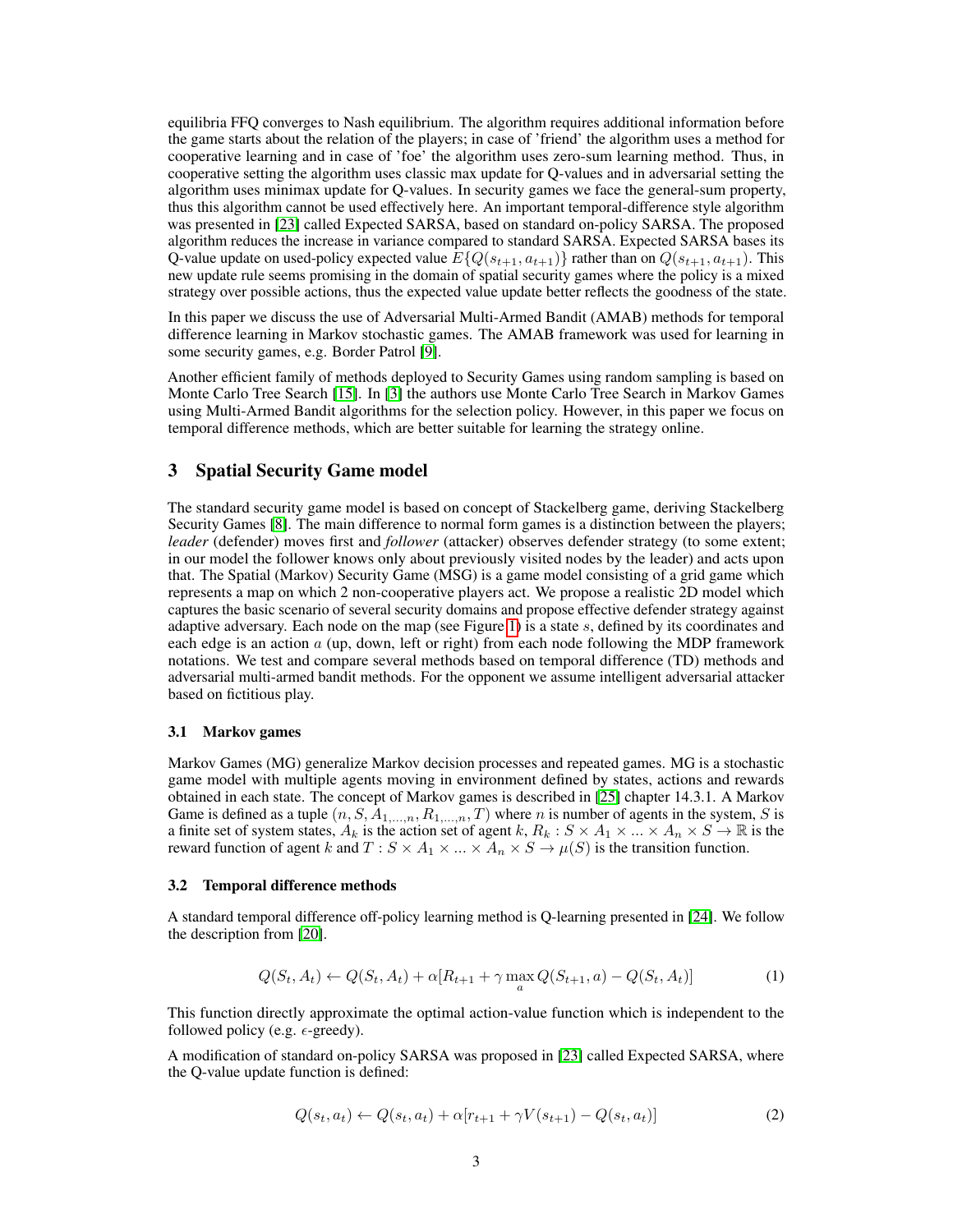value function V is defined as  $V(s_{t+1}) = \sum_a \pi(s_{t+1}, a) Q(s_{t+1}, a)$  for  $\pi$  to be a chosen policy. For cases where the policy  $\pi$  is greedy, Expected SARSA can be seen as a generalization of Q-learning; the value function  $V(s)$  then simplifies to  $V(s) = \max_a Q(s, a)$ 

#### 3.3 Adversarial multi-armed bandit

Multi-armed bandit (MAB) is an important decision-making framework designed to approach wellknown exploration vs. exploitation problem, where a player needs to decide between exploiting the best action so far or exploring new actions with potentially high rewards. Standard MAB assumes deterministic or stochastic generation of rewards, which we cannot assume in security game domain where the opponent is adaptive adversary. Therefore we focus on one of the strongest generalisation of bandit problem called Adversarial Multi-Armed Bandit (AMAB) problem where no stochastic assumptions on generation of rewards is made [\[1\]](#page-6-4). Algorithm for optimizing cumulative reward in AMAB environment is EXP3 *Exponential-weight algorithm for Exploration and Exploitation* proposed in [\[2\]](#page-6-16). We use a numerically more stable formulation introduced by [\[4\]](#page-6-17). Formally, a given action  $i$  is chosen with probability:

<span id="page-3-1"></span>
$$
p(i) = \frac{1 - \epsilon}{\sum_{j \in K} e^{(S(j) - S(i))\frac{\epsilon}{K}}} + \frac{\epsilon}{K},\tag{3}
$$

where  $\epsilon$  represents the amount of random exploration in the algorithm and K is the number of possible actions, thus  $K = |A|$ . Vector S represents sums of rewards for each action and is defined by

<span id="page-3-2"></span>
$$
S_t(i) = S_{t-1}(i) + \frac{r_t}{p_t(i)}
$$
\n(4)

so the vector S represents sums of rewards obtained in each round divided by probability of playing that action in each round. Thus, actions with higher rewards or rarely played actions are preferred.

### <span id="page-3-0"></span>4 TD learning using MAB method

We present a new approach to learning in Markov Security Games, where we use EXP3 algorithm as a policy for deciding on action selection using Q-values from temporal difference learning algorithms. Using algorithm EXP3 enables us to face effectively adversarial attacker, nevertheless standard EXP3 algorithm is not designed for MDP framework, thus we make use of temporal difference methods and combine EXP3 sum update with Q-values which makes using EXP3 in Markov Game possible. We propose two such methods, which we call EXP3-Q learning and Expected SARSA-EXP3 learning.

#### 4.1 EXP3-Q

We propose algorithm EXP3-Q which is based on Q-learning update and EXP3 online learning algorithm. Using EXP3 enables us to learn effectively against adversarial opponent and Q-learning update conserves the spatial property of the environment defined by MDP.

The sums in EXP3 algorithm (Equation [3\)](#page-3-1) are updated using the Q-values from Equation [1](#page-2-1) modifying the standard EXP3 sum update (Equation [4\)](#page-3-2) by

$$
S_t(s, a) = S_{t-1}(s, a) + \frac{Q_t(s, a)}{p(s, a)}
$$
\n<sup>(5)</sup>

#### 4.2 Expected SARSA-EXP3

We use the algorithm Expected SARSA, where for the policy we use EXP3 algorithm stated in Equation [3.](#page-3-1) For the sum update in EXP3 algorithm we propose to use Q-values from Expected SARSA update function:

$$
S_t(s, a) = S_{t-1}(s, a) + \frac{Q_t(s, a)}{p(s, a)}
$$
\n<sup>(6)</sup>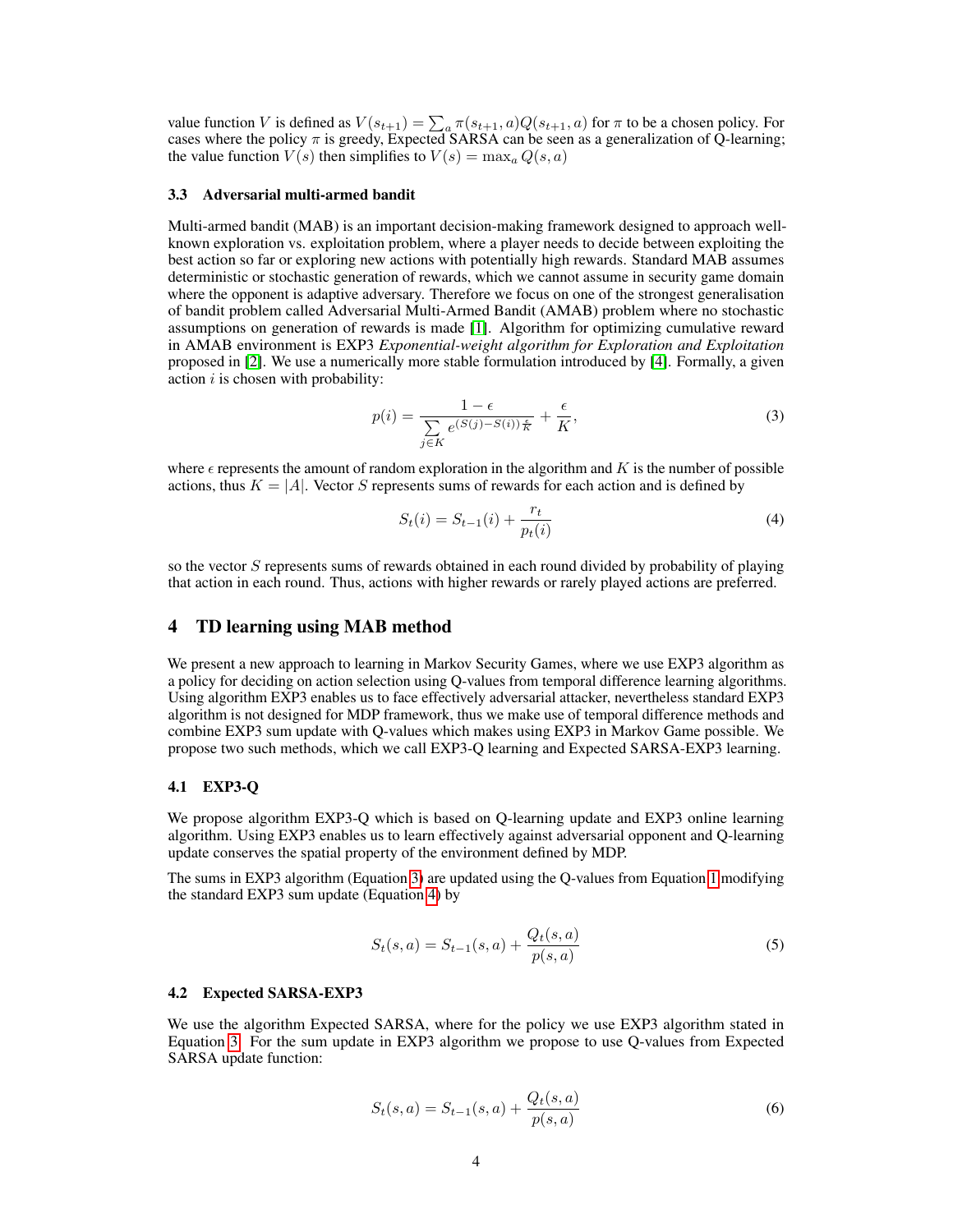where  $Q_t(s, a)$  is a O-value from Expected SARSA O-value update function with value function using as policy the EXP3 algorithm:

$$
Q(s_t, a_t) \leftarrow Q(s_t, a_t) + \alpha[r_{t+1} + \gamma V(s_{t+1}) - Q(s_t, a_t)] \tag{7}
$$

where value function V is defined as  $V(s_{t+1}) = \sum_a \pi^{EXP3}(s_{t+1}, a)Q(s_{t+1}, a)$  where  $\pi^{EXP3}$  is policy using EXP3 algorithm.

#### <span id="page-4-1"></span>4.3 Attacker behaviour model

The aim of this paper is to propose effective algorithms to play against an intelligent adversarial attacker. We assume the attacker to adapt his strategy according to defender moves on the map and according to probability of successful attack in each particular zone. In our experiments we base the attacker behavior model on fictitious play [\[6\]](#page-6-18), which can be seen as a realistic simple strategy for the attacker in security games. The attacker chooses the actions according to mixed strategy which is proportional to number of defender visits  $D$  and probability of successful attack  $T$  in each node. Vectors  $T$  and  $D$  are normalised to 1. Attacker strategy is then defined by probability of choosing each of the nodes i on the map by  $p(i) = T_i - D_i$ . In case of negative number we assume the attacker covers the target with 0 probability. The assumption of the attacker knowing all past defender moves comes from many security games where the attacker can observe the defender actions.

## <span id="page-4-0"></span>5 Experiments

We test classic Q-learning and the proposed algorithms EXP3-Q and Expected SARSA-EXP3 in a grid game scenario. We assume a grid game of size 6x6 (see Figure [1\)](#page-5-0), players have up to 4 actions depending on which node there are in - left, right, up and down (players are not allowed to get out of the map, i.e. in edging nodes). Each dot (black, red or green) is a node in the map. In our experiments an attacker decides at each step between two targets (nodes) based on fictitious play (see Section [4.3\)](#page-4-1). Then the attacker attacks the chosen target with some probability of success given for each target. The targets are located at coordinates [4,1] and [2,4] depicted by shaded tiles and red dots and have probability of successful attack  $T_1 = 0.25$  and  $T_2 = 0.35$  respectively. The game stops when either (i) defender is in the same node as the attacker; attacker is apprehended or (ii) attacker successfully attacks the target. The defender starts at position [0,0] depicted by green dot. The attacker is assumed to be able to enter the map from any side therefore we do not reflect his transition on the map and only assume his presence in one of the two target nodes. The triangles contain probabilities of actions (mixed strategy vector over the actions - up, down, right, left) for each node for chosen strategy. In our experiments we use a fixed exploration  $\epsilon = 0.1$  for all the policies.

We run experiments to tune the other parameters  $\alpha$  and  $\gamma$  for each of the algorithms in Table [1.](#page-5-1) For each setting we run 10 000 games averaged over 500 runs. We provide number of average defender wins in the 10 000 games (this number is relative depending on setting of probabilities of successful attack T). The standard setting for the algorithms is  $\alpha = 0.5$ ,  $\gamma = 0.9$  and  $\epsilon = 0.1$ . In Table [1](#page-5-1) we also provide 95% confidence intervals. The maximum number of wins for Q-learning was 696, for EXP3-Q learning 761 wins which is statistically-significantly better and for Expected SARSA-EXP3 learning we obtained 709 defender wins which is also better than Q-learning (in this case not statistical significant difference). We can see that EXP3-Q and Expected SARSA-EXP3 outperforms standard Q-learning. In Figure [1](#page-5-0) we show the two proposed algorithms with tuned parameters; EXP3-Q with  $\alpha = 0.5$  and  $\gamma = 0.6$  and Expected SARSA-EXP3 with  $\alpha = 0.5$  and  $\gamma = 0.7$ . These settings of the algorithms only demonstrate their good-enough behavior and we leave optimal tuning of the parameters (running all combinations of parameter settings) for future work. In Figure [1](#page-5-0) we can see how the defender chooses his actions based on mixed strategy vectors in each node. Interesting node is [2,1], where the defender decides whether to cover target 1 at [4,1] or target 2 at [2,4]. For EXP3-Q he chooses with probability 0.45 to go down (target 1) and 0.48 to go right (target 2) however using Expected SARSA-EXP3 he chooses to go down with probability 0.54 (target 1) and with probability 0.39 to go right (target 2). Positive probabilities for going up or left come from exploration part of the algorithm.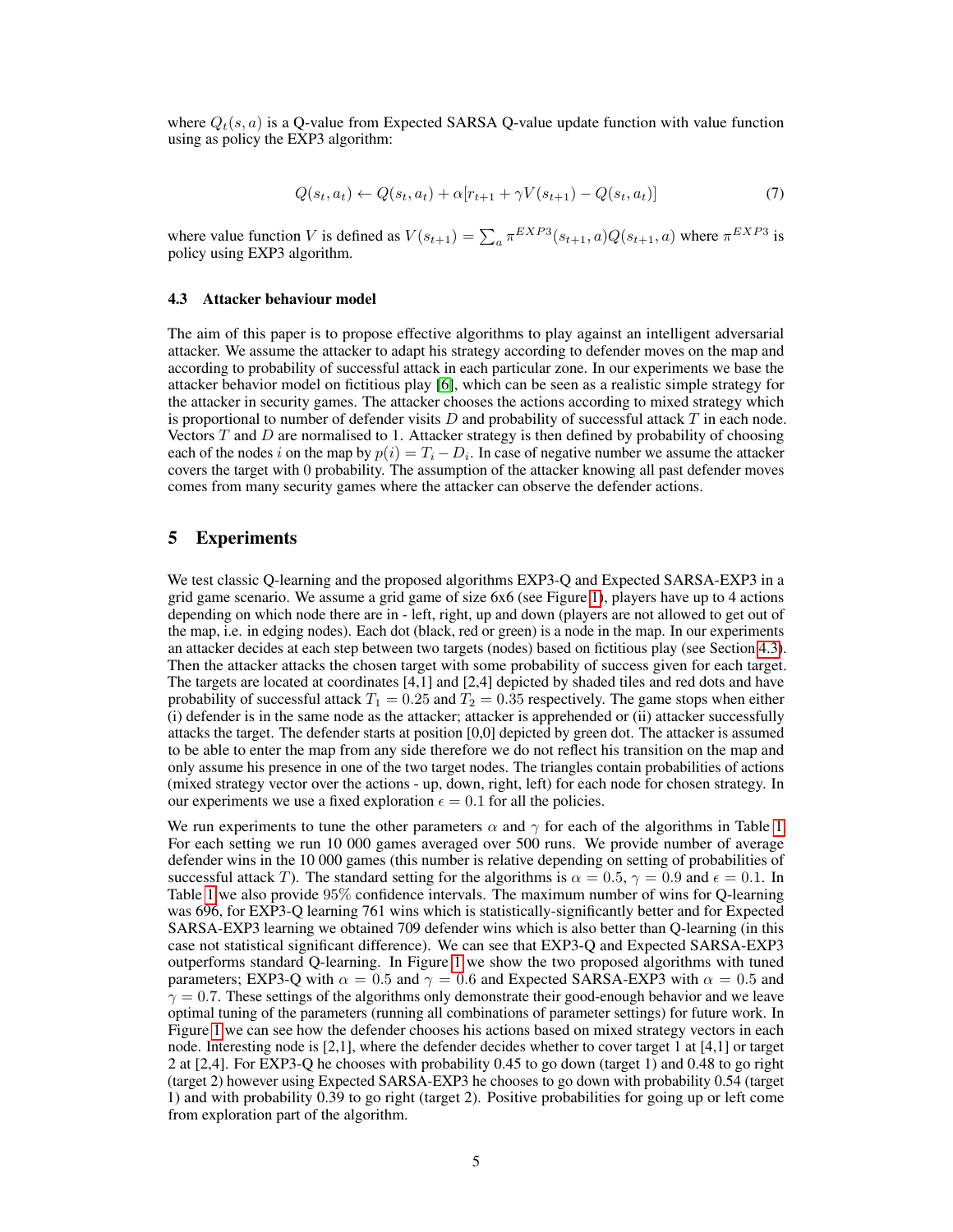<span id="page-5-1"></span>

| $\alpha$ | Q-learning   | $EXP3-O$     | $E-S-EXP3$   |     | Q-learning   | $EXP3-O$     | $E-S-EXP3$   |
|----------|--------------|--------------|--------------|-----|--------------|--------------|--------------|
| 0.1      | $424 + 24$   | $456 \pm 15$ | $449 + 10$   | 0.1 | $686 \pm 21$ | $277 \pm 3$  | $232 \pm 3$  |
| 0.2      | $471 + 21$   | 469 $\pm 12$ | $556 + 9$    | 0.2 | 696 $\pm 20$ | $460 \pm 4$  | $372 \pm 3$  |
| 0.3      | $515 \pm 20$ | $390 \pm 12$ | 591 $\pm 10$ | 0.3 | $692 \pm 19$ | $622 \pm 6$  | $524 \pm 5$  |
| 0.4      | 558 $\pm 18$ | $358 + 12$   | $623 + 11$   | 0.4 | $676 + 19$   | $706 \pm 8$  | $624 \pm 6$  |
| 0.5      | $551 \pm 18$ | $311 \pm 12$ | $642 + 11$   | 0.5 | $678 \pm 19$ | $759 \pm 10$ | $677 + 7$    |
| 0.6      | 536 $\pm 16$ | $264 + 11$   | $653 + 12$   | 0.6 | $658 \pm 19$ | $761 + 11$   | $700 + 9$    |
| 0.7      | $519 \pm 15$ | $223 + 11$   | $687 + 12$   | 0.7 | $665 \pm 18$ | $740 \pm 13$ | $709 + 11$   |
| 0.8      | $487 + 13$   | $198 \pm 11$ | $685 \pm 12$ | 0.8 | $608 \pm 19$ | $630 \pm 13$ | $671 + 11$   |
| 0.9      | $430 \pm 12$ | $163 + 11$   | $708 \pm 13$ | 0.9 | 548 $\pm$ 17 | $307 \pm 12$ | $645 \pm 12$ |

Table 1: Defender wins for varying  $\alpha$  and  $\gamma$  with 95% confidence interval

<span id="page-5-0"></span>

6 Conclusion

In this work we proposed Markov Security Games as a model for spatial security problems. MSG are well suited to capture both the spatial component and delayed reward of the studied problems. This paper presents a preliminary study of analysing and describing the concept of MSG. We have proposed two new algorithms EXP3-Q and Expected SARSA-EXP3, which are based on temporal difference learning and on Adversarial Multi-Armed Bandit methods. As a first step we run experiments to show their sensitivity to different parameter settings and compared them to a standard Q-learner. We showed they outperform standard Q-learning, as expected because Q-learning is designed for a stationary environment. We visualised the two proposed algorithms in a grid game scenario representing MSG, in which we show the policy mixed strategies for choosing actions in each node. Our experiments are a first step in exploring MSGs, which shows promising performance of the two new algorithms. In future work we plan to do a more thorough analysis and evaluation of the algorithms w.r.t. spatial constraints and alternative baselines.

Figure 1: EXP3-Q and Expected SARSA-EXP3 against fictitious attacker

## Acknowledgments

F.O. is funded by NWO Innovational Research Incentives Scheme Veni #639.021.336.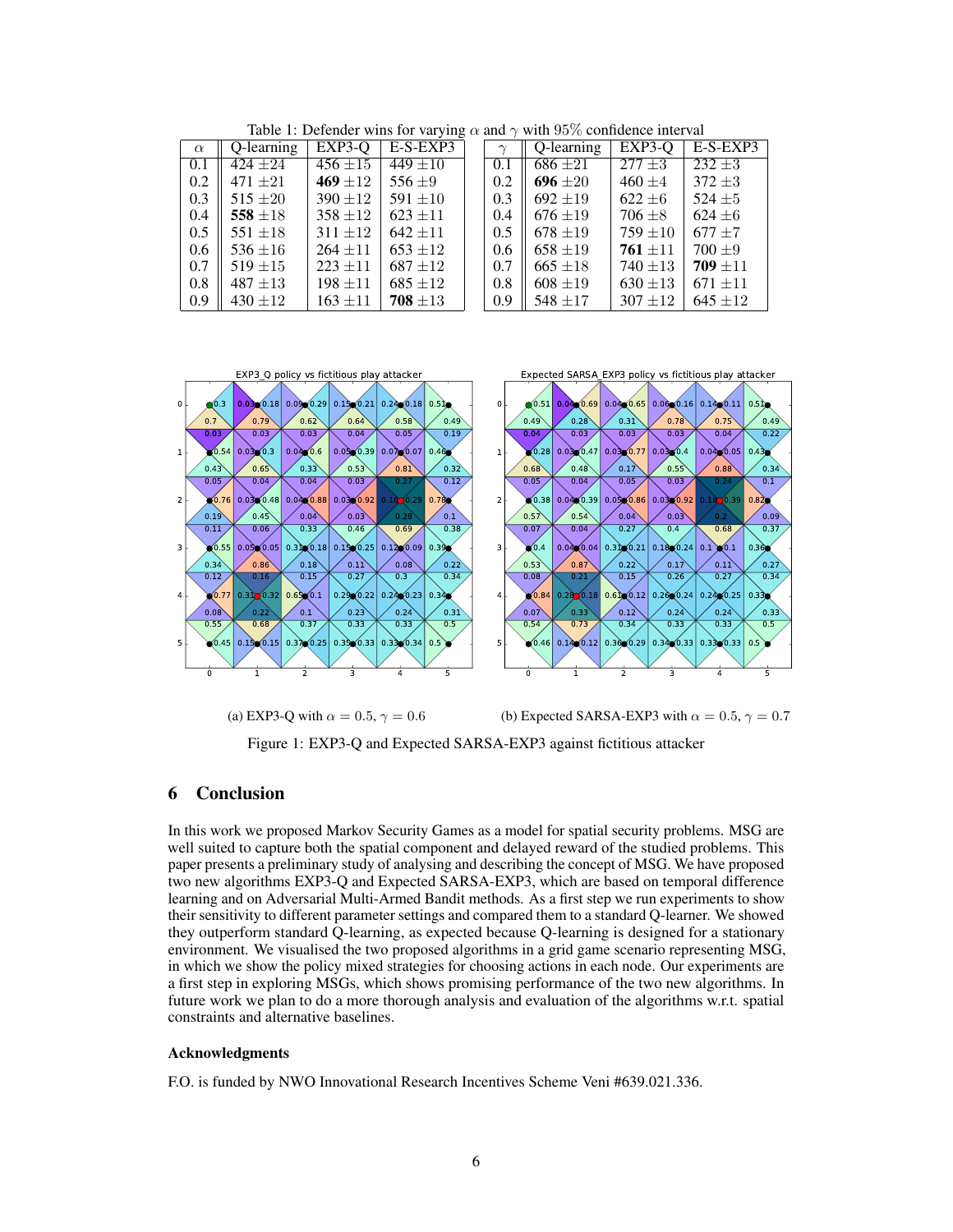### References

- <span id="page-6-4"></span>[1] Peter Auer, Nicolo Cesa-Bianchi, Yoav Freund, and Robert E. Schapire. Gambling in a rigged casion: The adversarial multi-armed bandit problem. *NeuroCOLT2*, 1998.
- <span id="page-6-16"></span>[2] Peter Auer, Nicolo Cesa-Bianchi, Yoav Freund, and Robert E. Schapire. The non-stochastic multi-armed bandit problem. *SIAM Journal on Computing*, 32(1), 2001.
- <span id="page-6-15"></span>[3] Branislav Bošanský, Viliam Lisý, Marc Lanctot, Jiří Čermák, and Mark H.M. Winands. Algorithms for computing strategies in two-player simultaneous move games. *Artificial Intelligence*,  $237:1 - 40, 2016.$
- <span id="page-6-17"></span>[4] Peter I. Cowling, Edward J. Powley, and Daniel Whitehouse. Information set Monte Carlo tree search. *IEEE Transaction on Computational Intelligence and AI in Games*, 2012.
- <span id="page-6-2"></span>[5] Fei Fang, Peter Stone, and Milind Tambe. When security games go green: designing defender strategies to prevent poaching and illegal fishing. *IJCAI*, 2015.
- <span id="page-6-18"></span>[6] Drew Fudenberg and David K. Levine. *The Theory of Learning in Games*. The MIT Press, 1998.
- <span id="page-6-7"></span>[7] Junling Hu and Michael P. Wellman. Nash Q-learning for general-sum stochastic games. *Journal of Machine Learning Research 4*, 2003.
- <span id="page-6-8"></span>[8] Christopher Kiekintveld, Manish Jain, Jason Tsai, James Pita, Fernando Ordonez, and Milind Tambe. Computing optimal randomized resource allocations for massive security games. In *AAMAS*, 2009.
- <span id="page-6-13"></span>[9] Richard Klima, Viliam Lisy, and Christopher Kiekintveld. Combining online learning and equilibrium computation in security games. *GAMESEC*, 2015.
- <span id="page-6-9"></span>[10] Ville Kononen. Asymmetric multiagent reinforcement learning. *Web intelligence and Agent Systems*, 2:105–121, 2004.
- <span id="page-6-11"></span>[11] Julien Laumonier and Chaib-draa Brahim. Multiagent Q-learning: Preliminary study on dominance between the nash and stackelberg equilibriums. *AAAI-workshop*, 2005.
- <span id="page-6-3"></span>[12] Michael Littman. Markov games as a framework for multi-agent reinforcement learning. Technical report, Brown University, 1994.
- <span id="page-6-12"></span>[13] Michael Littman. Friend-or-foe Q-learning in general-sum games. *ICML*, 1, 2001.
- <span id="page-6-10"></span>[14] Michael L. Littman and Peter Stone. Leading best-response strategies in repeated games. In *In Seventeenth Annual International Joint Conference on Artificial Intelligence Workshop on Economic Agents, Models, and Mechanisms*, 2001.
- <span id="page-6-14"></span>[15] Janusz Marecki, Gerry Tesauro, and Richard Segal. Playing repeated stackelberg games with unknown opponents. In *Proceedings of the 11th International Conference on Autonomous Agents and Multiagent Systems - Volume 2*, AAMAS '12, pages 821–828, Richland, SC, 2012. International Foundation for Autonomous Agents and Multiagent Systems.
- <span id="page-6-0"></span>[16] James Pita, Manish Jain, Craig Western, Christopher Portway, Milind Tambe, Fernando Ordonez, Sarit Kraus, and Praveen Parachuri. Depoloyed ARMOR protection: The application of a gametheoretic model for security at the Los Angeles International Airport. In *AAMAS (Industry Track)*, 2008.
- <span id="page-6-6"></span>[17] G. A. Rummery and M. Niranjan. On-line Q-learning using connectionist systems. Technical report, 1994.
- <span id="page-6-1"></span>[18] Eric Shieh, Bo An, Rong Yang, Milind Tambe, Craig Baldwin, Joseph Direnzo, Garrett Meyer, Craig W Baldwin, Ben J Maule, and Garrett R Meyer. PROTECT : A Deployed Game Theoretic System to Protect the Ports of the United States. *AAMAS*, 2012.
- <span id="page-6-5"></span>[19] Yoav Shoham, Rob Powers, and Trond Grenager. If multi-agent learning is the answer, what is the question? *Artificial Intelligence*, 171(7):365 – 377, 2007.